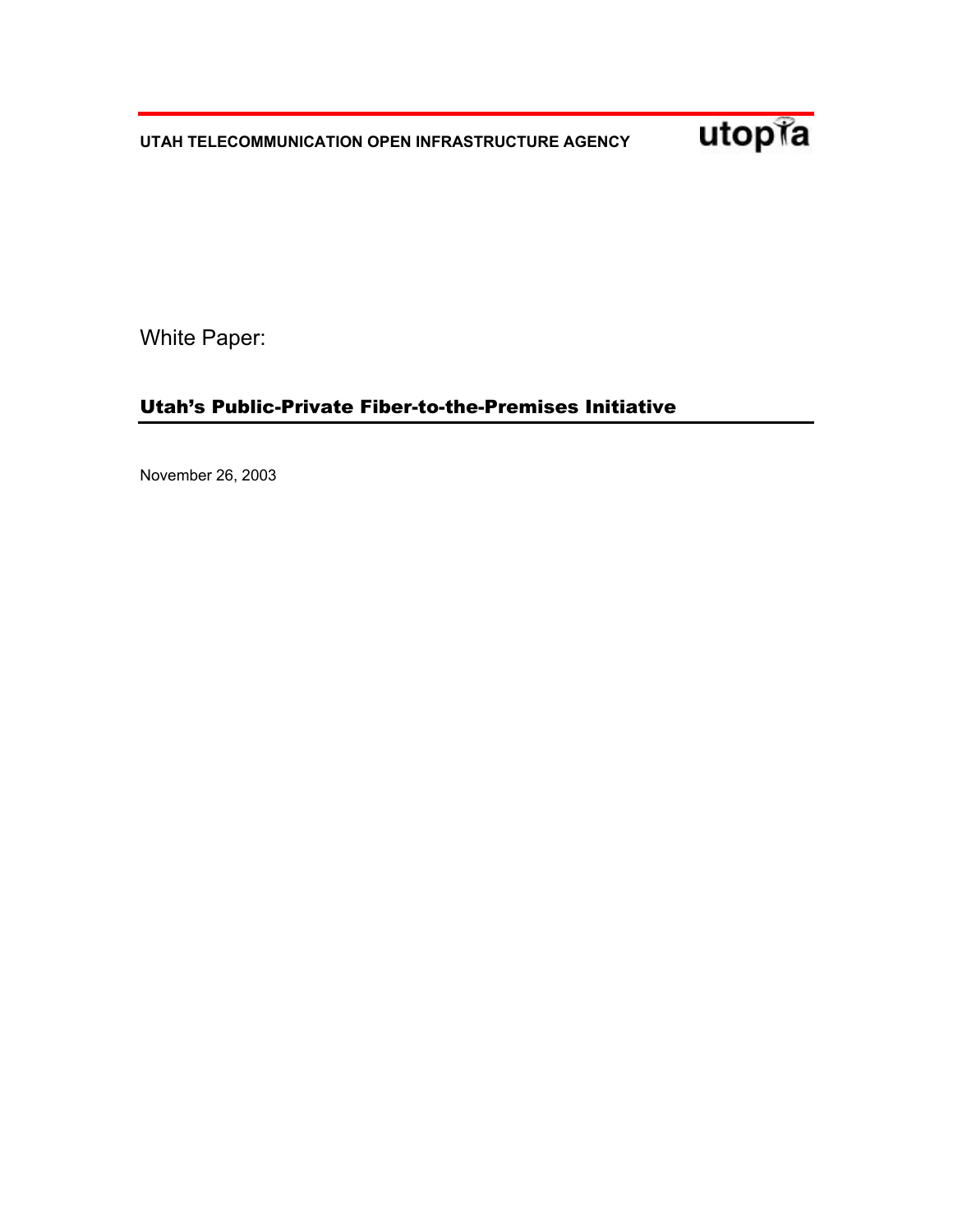White Paper:

# Utah's Public-Private Fiber-to-the-Premises Initiative

November 26, 2003

# **Contents**

| <b>20</b> |
|-----------|
| 21        |
|           |

# **Tables and Charts**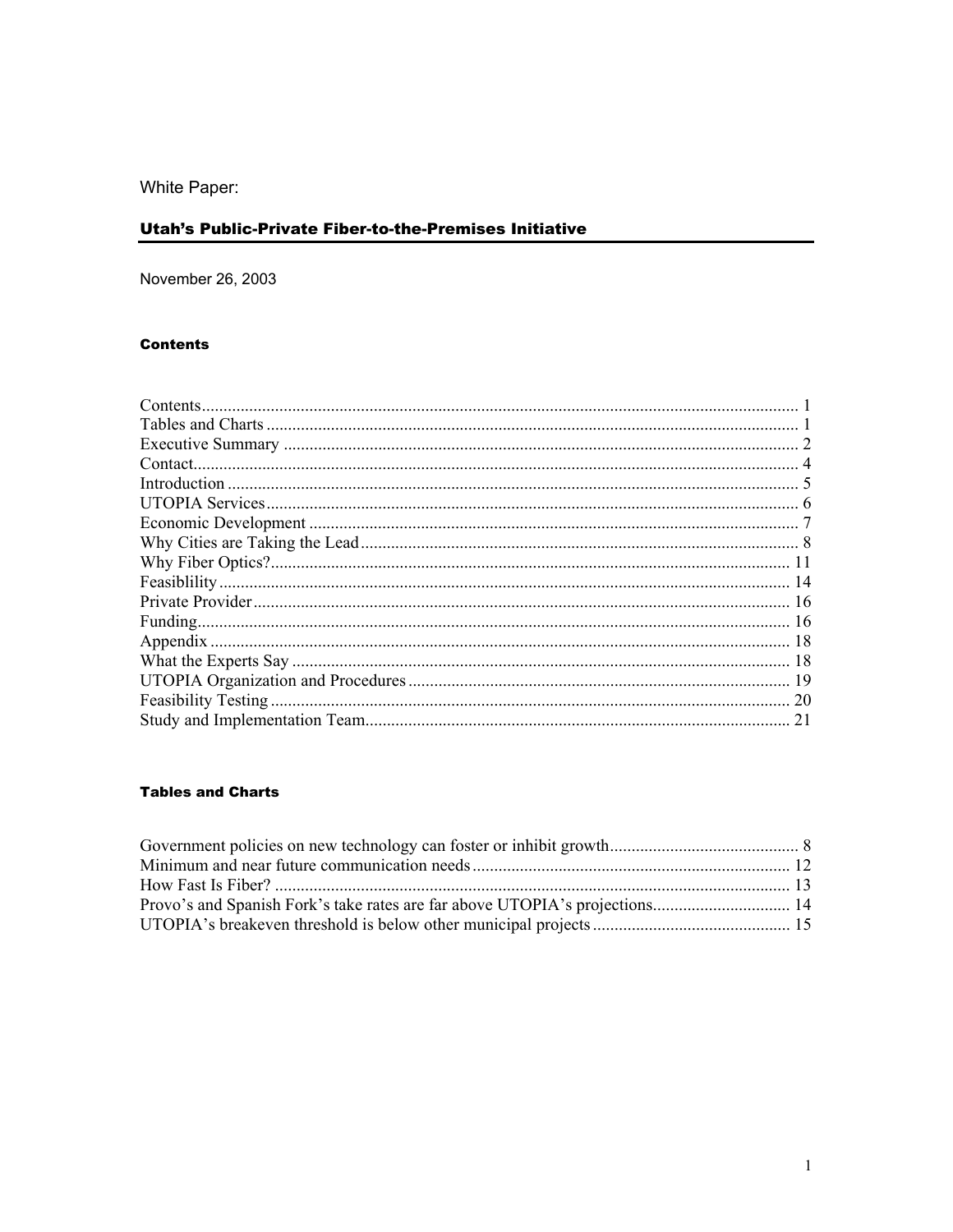

White Paper:

#### Utah's Public-Private Fiber-to-the-Premises Initiative

November 26, 2003

*"Broadband networks will be as critical to this new century as roads, canals, and transcontinental railroads were to the Nineteenth Century and the Interstate Highway System and basic telecommunications networks were to the Twentieth."*  –FCC Commissioner Michael Copps, August 2003

#### Executive Summary

UTOPIA's purpose is to build, maintain and operate a telecommunications infrastructure that gives each home and business the opportunity to have reasonably-priced access to an ultrahigh-speed network offering a variety of private-sector services including Internet, voice, television, video-on-demand, home security and other innovative services.

The network will be built with fiber-optic technology which provides transmission of voice, data and video many times faster than existing copper , cable, or satellite systems. Fiber is currently used for the backbone of the Internet and other high-demand applications but has not been widely implemented over "the last mile" into homes and businesses.

UTOPIA is an interlocal-governmental agency formed by 18 Utah cities comprising a third of Utah's population. Since it was formed in 2002, all UTOPIA decisions have been made in routine open public meetings. UTOPIA's member cities are Brigham City, Cedar City, Cedar Hills, Centerville, Layton, Lindon, Midvale, Murray, Orem, Payson, Perry, Riverton, Roy, Salt Lake City, South Jordan, Taylorsville, Tremonton, and West Valley City. Additional cities will be able to apply for membership after the network is up and operating successfully.

The UTOPIA network will be funded by the revenues it earns from the private service providers that use it to serve their customers. In many ways, it will be similar to a public airport. The government owns, operates, and maintains the infrastructure but it does not fly the airplanes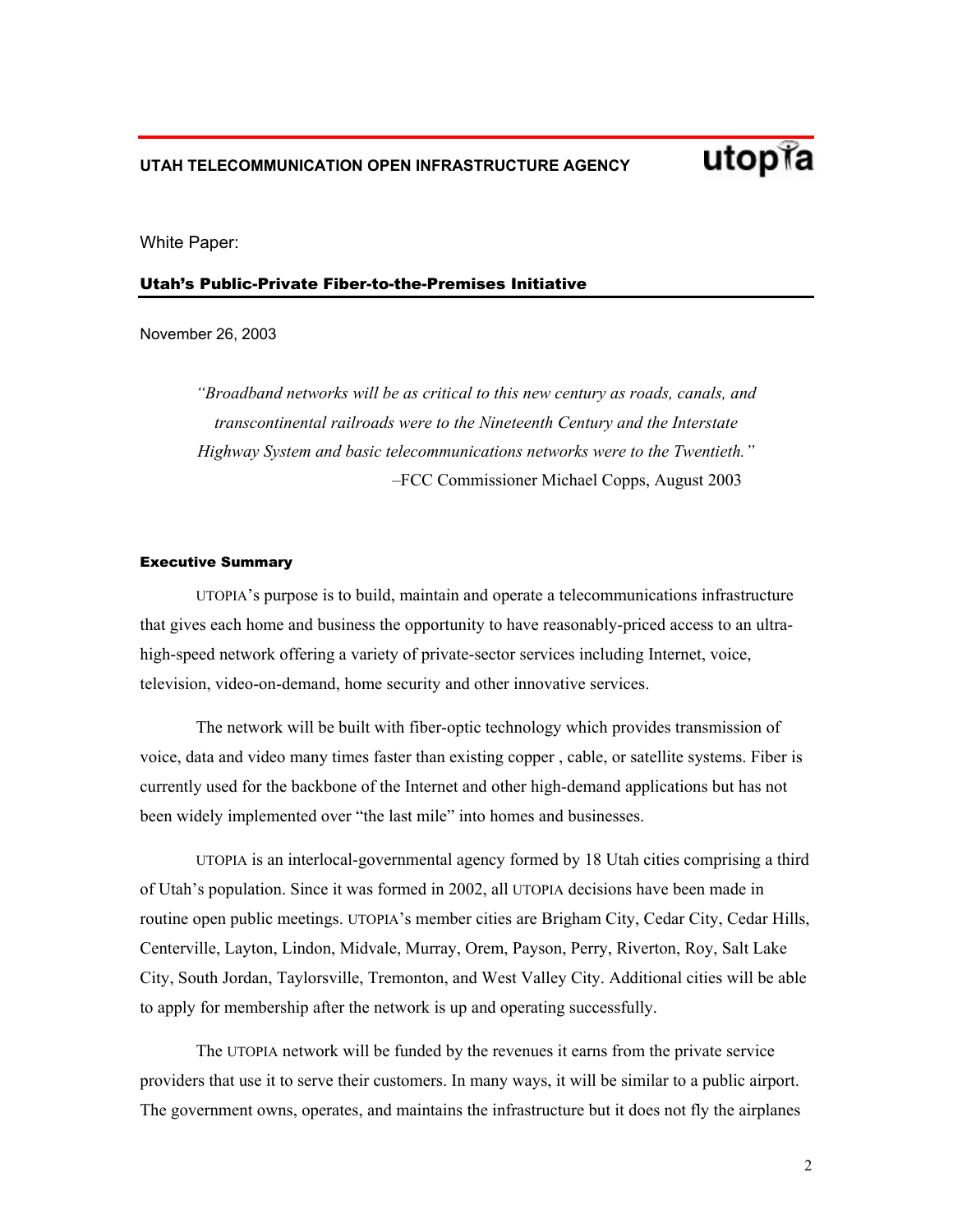or run the gift shops. And, like an airport, proceeds from bond sales are used to pay for the construction of UTOPIA's network, which will take fiber-optic cable "the last mile" to the boundary of every property in each member city. Service providers will use this network to deliver digital services to homes and businesses, paying UTOPIA a fee for access to their customers. These proceeds will be used to pay normal operating expenses and to pay off the bonds.

The basic fiber-optic technology has been available for years. Indeed, thousands of miles of fiber backbone cable has been laid by the private sector, much of it now unused because the private sector has not made the investment to take fiber "the last mile" into homes and businesses. This was because no single service provider could consolidate the fractured market sufficiently to justify the investment to shareholders fixated on short-term profitability.

Cities, by contrast, have the long-term needs of their constituents as their first priority. By forming UTOPIA, the 18 Utah cities have created an entity that can build and maintain the infrastructure, providing the "pipe" through which private companies can provide the latest, most competitive services to consumers. Revenues earned from private-sector service providers over the next 20 years will pay off the cost of building the infrastructure.

The business model is based on typical consumer behavior. That is, it logically assumes that a portion of existing Internet users will take advantage of opportunities to buy significantly faster Internet access for the same price they are now paying for slower Internet access, or to buy a broadened and improved range of communications and video entertainment services for what they may now be paying for basic dial tone or cable TV. From the sales of these superior services, the private service providers will pay an access fee to UTOPIA, who will use those proceeds to run the network and retire the bonds.

Market research and exhaustive, independent feasibility studies indicate that consumers will adopt the UTOPIA network at sufficient rates to make the undertaking economically viable. These methodical results bear out the common-sense deduction that consumers will act in their own best interest by subscribing to competitively priced, enhanced services offered by private companies across the UTOPIA network. For instance, it is projected that the fiber-optic network will allow Internet access approximately 10 times faster than cable or T-1 to be offered at a price point similar to current cable Internet access.

Another major consumer benefit resulting from opening the network to multiple service providers will be greater consumer choice, competitive pricing, and enhanced services to the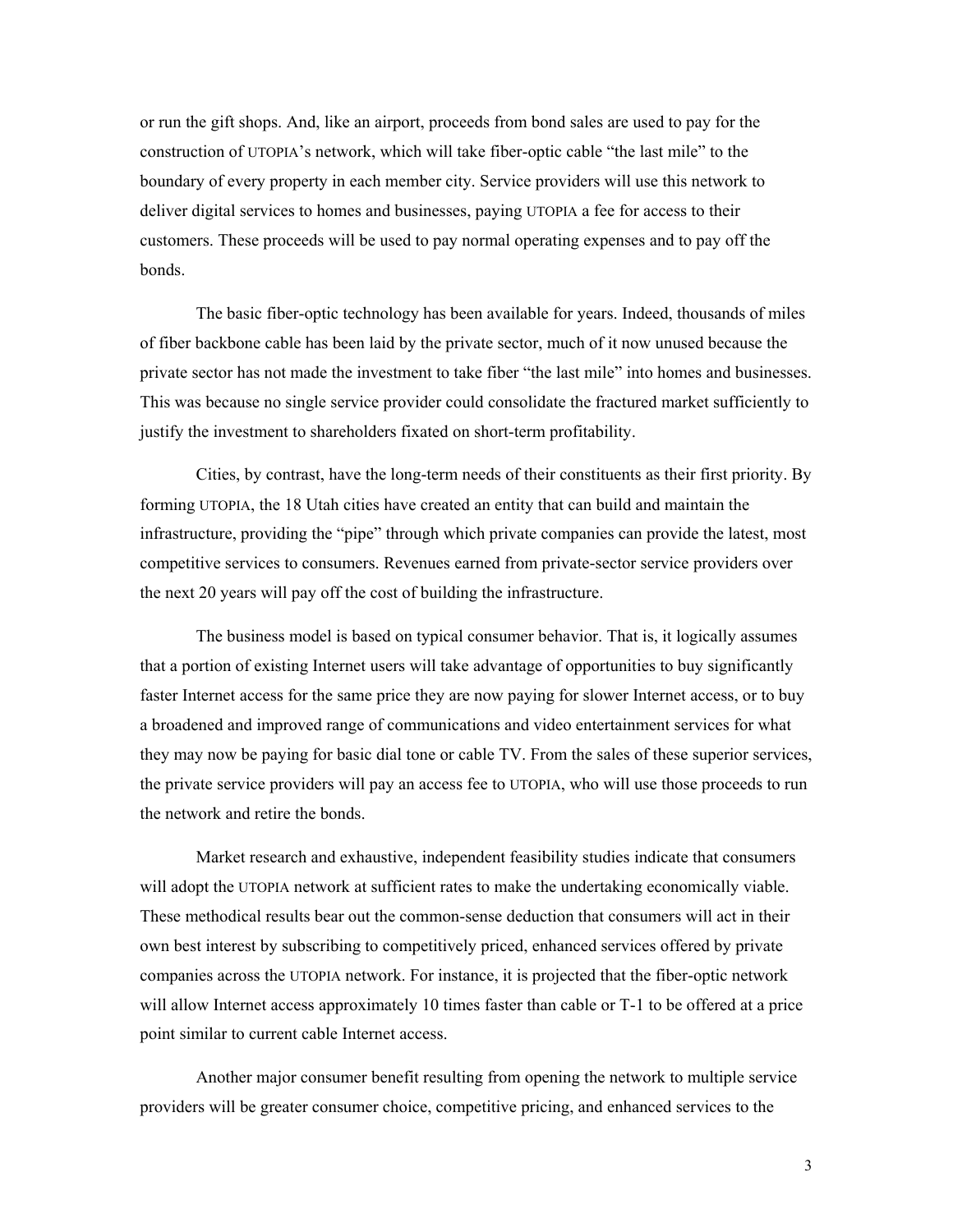public—all the benefits of competitive private sector activity, enabled by public-sector infrastructure.

Leaders of member cities foresee other advantages for their citizens. First, private contractors will construct the network, employing hundreds of Utahns during the estimated 3-year build-out period. Longer-term economic benefits will result from the effect of innovative minds converging to create new applications and products to take advantage of an aggregated mass consumer market interconnected by the ultra-high-speed UTOPIA network.

 Whether it be always-on video security and medical monitoring, online games, video-ondemand serving niche markets, or full-motion video phones enabling hearing-impaired customers to hold fluid conversations in American Sign Language, the UTOPIA network will unleash a new wave of Utah's entrepreneurship and technological creativity.

UTOPIA has awarded contracts to companies who will supply materials or construction services, contingent upon funding of the network. They include Tetra Tech Construction Services, Inc. for major construction; Communications Technology Services, Inc. for premises network deployment; Riverstone Networks, Inc. for core electronics; Allied Telesyn for access portals; Amino Communications Ltd. for video gateway devices.

UTOPIA's feasibility and implementation has been facilitated by DynamicCity Metronet Advisors who have also been selected as asset manager. The financing team is comprised of Lewis Young Robertson & Burningham as financial advisors, George K. Baum & Associates as bond underwriter, and Ballard Spahr Andrews & Ingersoll as bond counsel. Parsons Behle & Latimer and Miller & Van Eaton serve as outside legal counsel; Pinnock Robbins Posey & Richins CPAs as outside auditors; and Morris & Dredge CPAs provide financial management and accounting. Dean & Company independently verified the feasibility study and The Exoro Group provides marketing and public relations services.

### Contact

For more information, please contact:

Roger Black Chief Operating Officer UTOPIA Murray, UT (801) 290-4101 or (801) 661-1838 rblack@UTOPIAnet.org

Hugh Matheson Managing Partner The Exoro Group Salt Lake City, UT (801) 537-0900 or (801) 918-1581 hm@exoro.com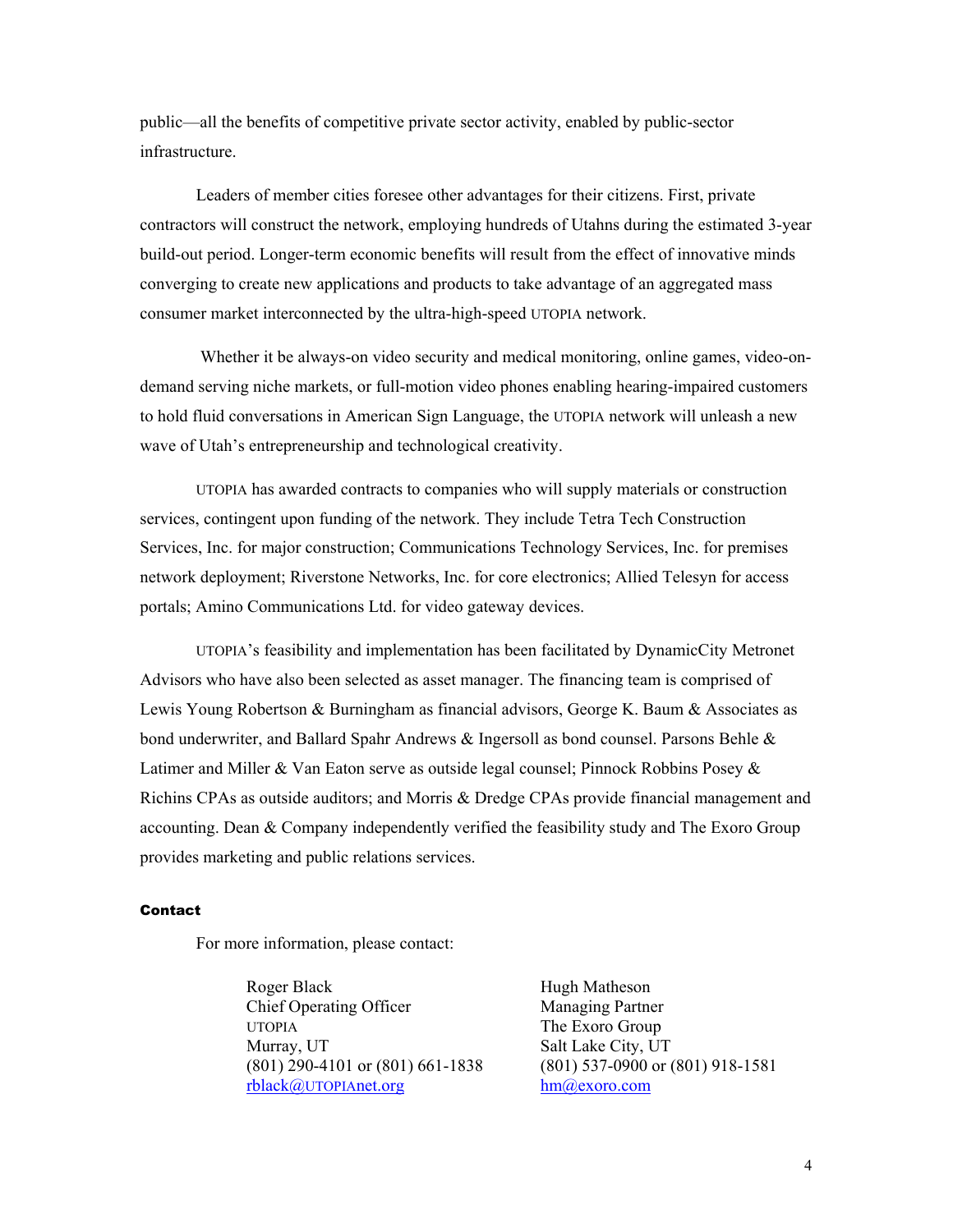*"Broadband networks will be as critical to this new century as roads, canals, and transcontinental railroads were to the Nineteenth Century and the Interstate Highway System and basic telecommunications networks were to the Twentieth."*  –FCC Commissioner Michael Copps, August 2003

### Introduction

Eighteen Utah cities are working to make certain their citizens and businesses remain successful and competitive in the new century by ensuring access to advanced telecommunications services that have the power to transform the way people work, learn, play and communicate.

The cities of Brigham City, Cedar City, Cedar Hills, Centerville, Layton, Lindon, Midvale, Murray, Orem, Payson, Perry, Riverton, Roy, Salt Lake City, South Jordan, Taylorsville, Tremonton, and West Valley City have formed the **Utah Telecommunication Open Infrastructure Agency**. **UTOPIA** is an interlocal agency whose mission is to build and maintain a "fiber-to-the-premises" open infrastructure network, giving every home and business access to a variety of ultra high-tech telecommunications services provided by private-sector businesses.

Fiber-optics provide transmission of voice, data and video many times faster than existing copper, cable or wireless systems. Just as municipal airports accommodate several airlines, the UTOPIA network will be open to a range of private sector providers of advanced voice, Internet, data and video services. The result will be greater consumer choice, competitive pricing, and enhanced services to the public.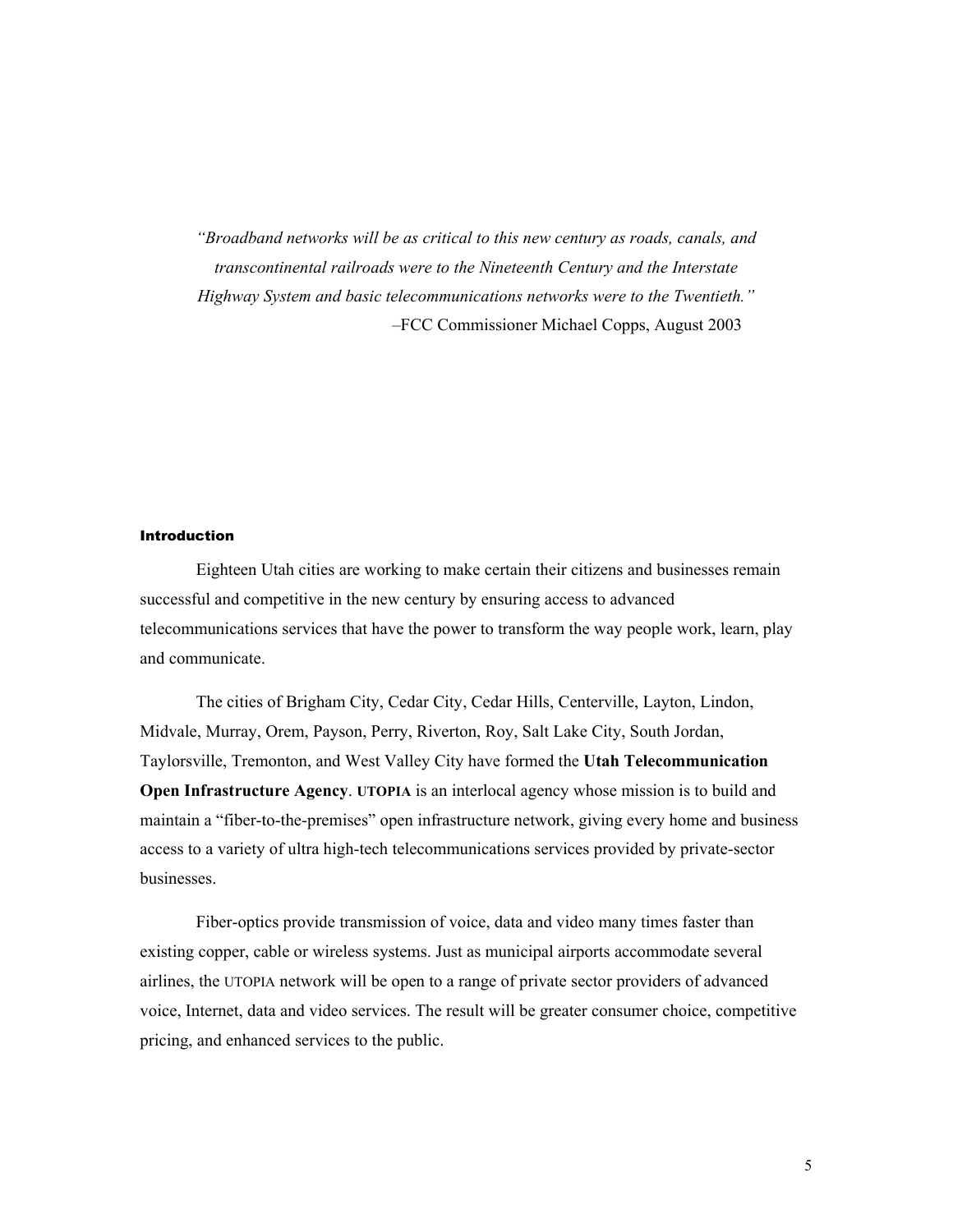UTOPIA cities will be attractive places to live and to locate businesses because of the enormous speed and capabilities of the system. The large number of homes and businesses connected will create a significant market for advanced communications applications and services not possible with current networks.

The opportunities for businesses are limitless, with full-motion video readily delivered to desktop computers for telecommuting, video conferencing, security applications, telemedicine, and easy transmission of large graphics files. Innovation will flourish as entrepreneurs develop new ways to take advantage of the immense capacity of the network. Competition, resulting in lower prices, will also flourish as service providers offer a variety of communications.

#### UTOPIA Services

Current technologies, such as DSL, cable modem, broadcast and satellite, provide many options for information, communications and entertainment options. But truly advanced services require high-speed, reliable, bidirectional transmission of digital information that's not possible with the capacity limitations of current systems. These advanced applications, along with faster and more advanced Internet, phone, and cable television services, will add convenience, productivity and improved quality of life, along with the ability to better compete economically. Here are some of the new services that will be possible under UTOPIA's fiber optics network:

- **Ultra high-speed Internet access.** Speeds will be many times faster than DSL, cable or even business T1 lines. (Fiber has one million times the capacity of copper wire, coax or wireless systems.)
- **Entertainment**. Subscribers will be able to receive high-definition television programming with such features as pause, replay, skip ahead, and interactive feedback. A wide range of channels will be available, including school and community channels. Movies and other programming will be available on demand. Users will be able to rent a movie right from their TV, watch it as many times as they'd like during the rental period (with pause, fast-forward, etc.), after which it automatically "returns" itself (no late fees).
- **Community programming.** Schools, local governments and non-profit groups will be able to record sports, cultural and civic events, and school programs. They can store them on a server to be viewed on-demand, by anyone on the system, at any time. A parent who misses a school music program or a soccer game could view it later. Important hearings and other government programming also could be available online. Interactive distance learning will be enabled.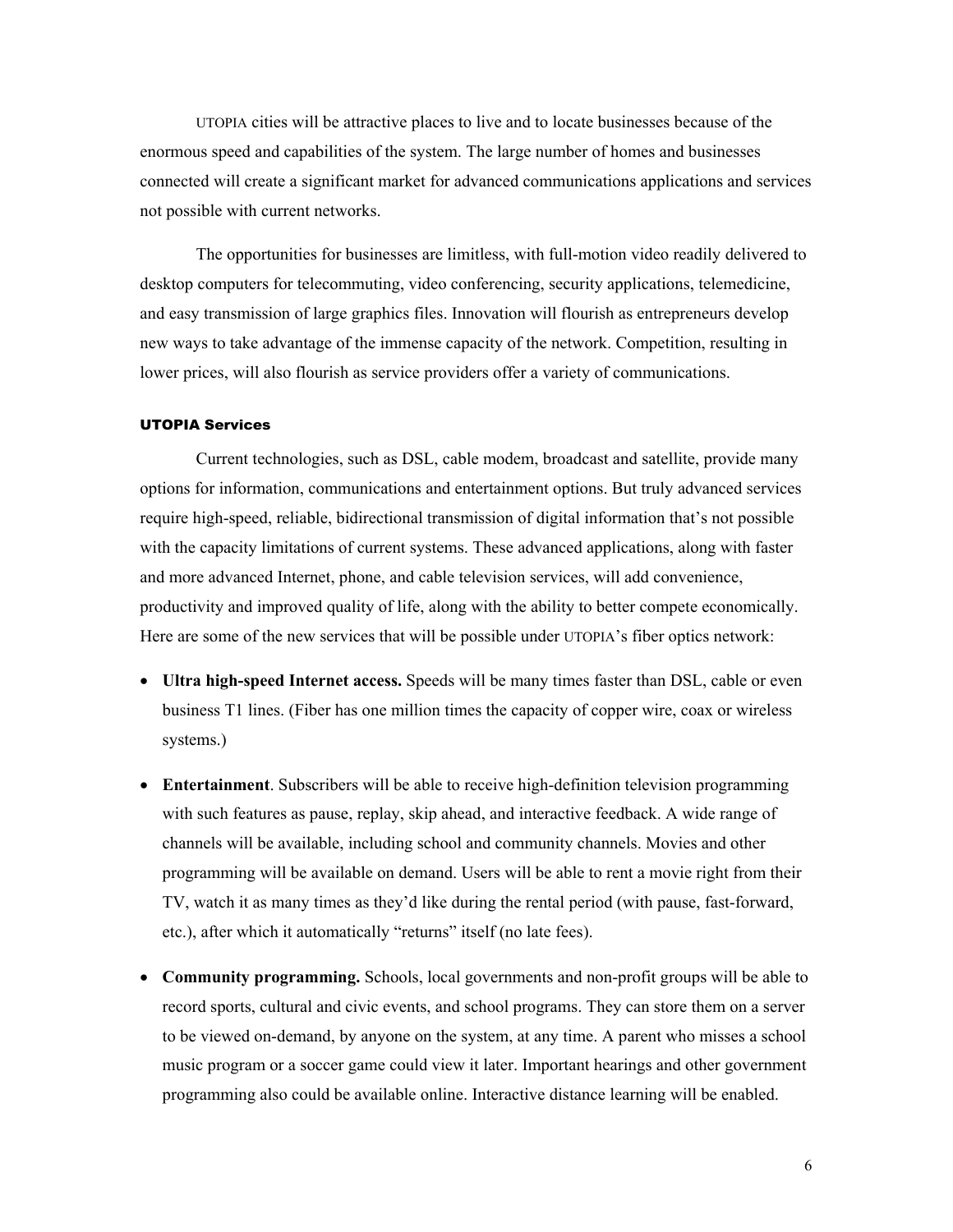Cities will be able to better manage traffic flow, read meters remotely, provide advanced communications services to police and fire departments, and will be more attractive to new businesses.

- **Medical services**. Always-on medical monitoring could add protection for those who otherwise might not be able to live alone. Doctors could transmit and receive MRIs, CAT scans and other medical images and information. Often these files are so large that Internet transmission is impractical with current technology. The fiber system can make it routine.
- **Telework and videoconferencing**. Remote members of a work team could see and hear each other with broadcast-quality images over the Internet. They could share information in real time and contribute to computer-aided design and financial modeling.
- **Services for the handicapped**. Hearing-impaired individuals will be able to "sign" to each other over a broadcast-quality video connection. This is impractical with most Internet connections because the video signal is too choppy.
- **Phone services**. Telephone service can be included in the package, offering billing simplicity and convenience. Videophone and other advanced telephone services are possible. Businesses could plug in a phone anywhere on the UTOPIA network and it would be recognized as their phone with their phone number.
- **Family friendliness**. Any family protections available under current entertainment and Internet services, such as filtering and parental controls, will be available.

#### Economic Development

In addition to improved quality of life, UTOPIA's system can contribute significantly to economic development within the 18 member cities.

*"Providing meaningful access to advanced telecommunications for all our citizens may also spell the difference between stagnation and economic revitalization. Building this infrastructure is important for all communities in this country."* (FCC Commissioner Michael J. Copps, August 2003)

Telecommunications infrastructure today is just as vital to economic growth as transportations systems were in the past. Communities and industry benefited by proximity to major waterways and railroads. Consider how the Erie Canal opened up western New York and Ohio to settlement and progress. But failure to promote new technology can slow economic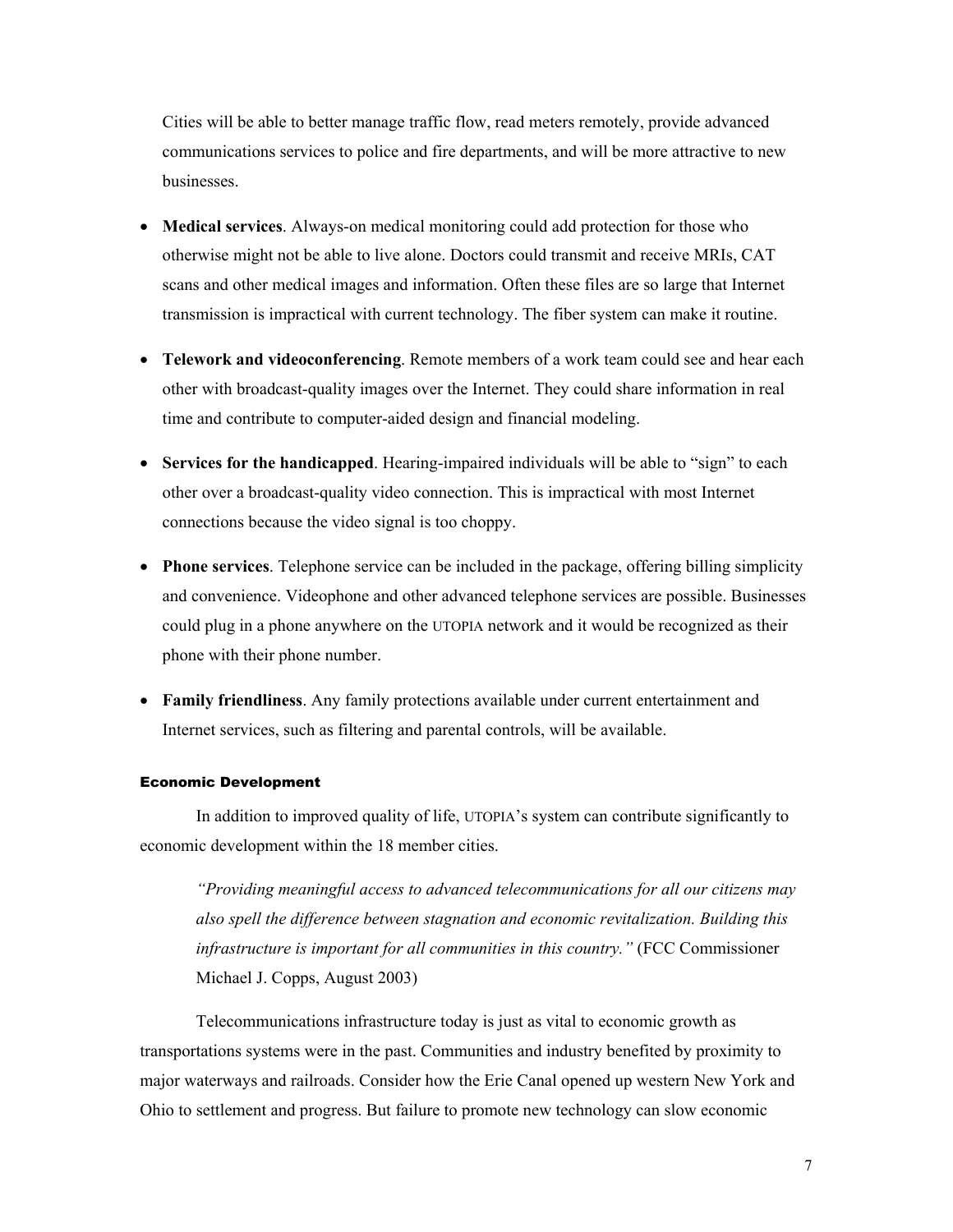growth. The Mississippi River was so important to the growth of St. Louis in the first half of the Nineteenth Century that the city passed laws inhibiting railway construction and prohibited bridges across the river to protect the water right of way. As a result, St. Louis's growth stagnated while Chicago prospered as shown in the following chart:



Because of its importance in the Twentyfirst Century, many cities are making telecommunications central to their economic plans. More than 100 cities are building new access communications networks, many of them fiber-based, to serve residents and businesses. These include Tacoma, Jacksonville, Palo Alto (Calif.), Pittsburgh, Bristol (Virginia), Nashville, Provo and Spanish Fork.

#### Why Cities are Taking the Lead

Cities have always been in the infrastructure business—building streets, bridges, airports, water works and electrical power systems. They're good at solving the collective problems of their citizens. When the city builds these systems all residents and businesses have equal access. They provide convenience and opportunity to everyone.

Governments have sound reasons for stimulating broadband initiatives (Gartner Group June 24, 2002):

• To narrow the digital divide between the haves and the have-nots.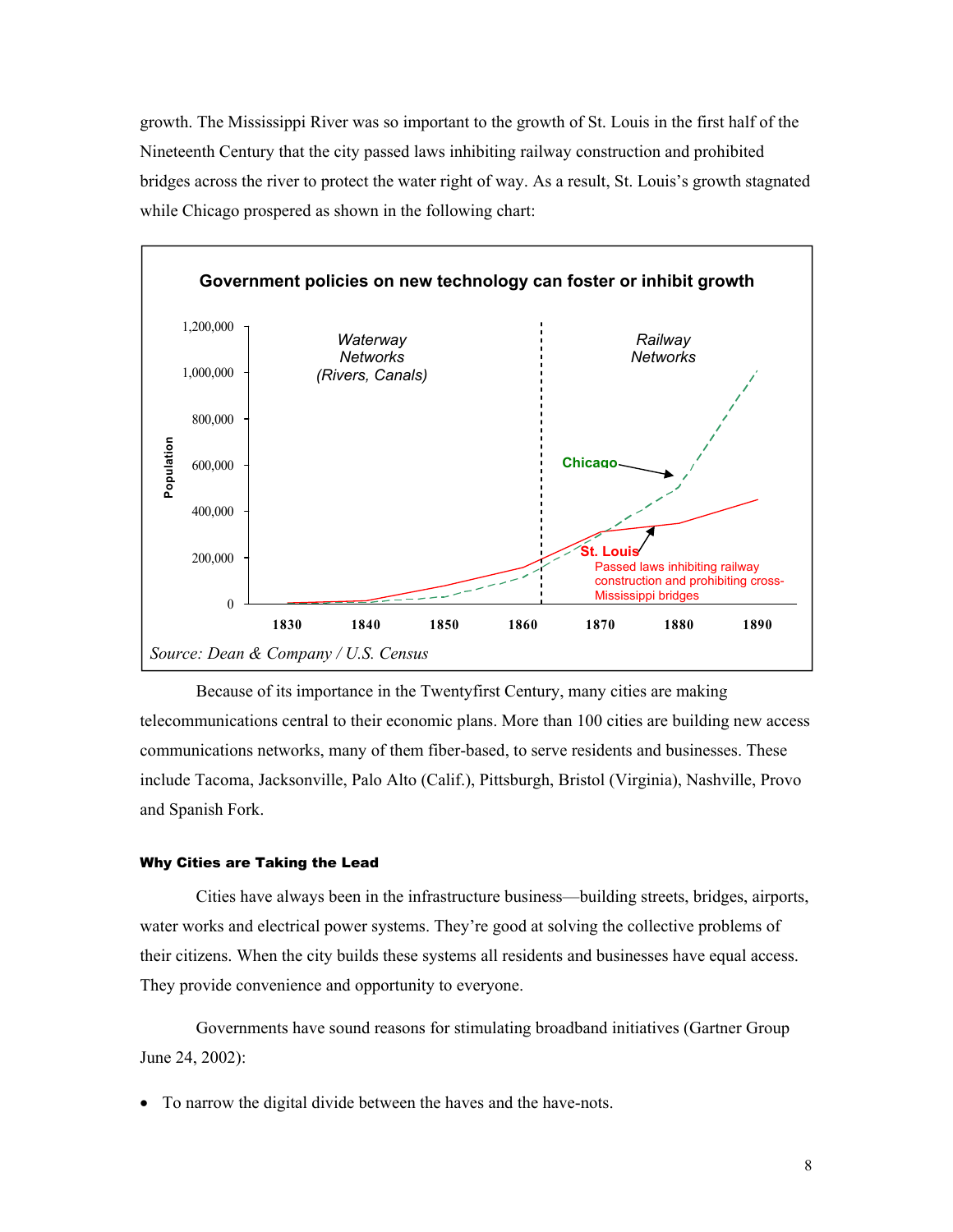- To provide what the marketplace has failed to deliver.
- To attract industry and enhance jurisdictional competitiveness.
- To stimulate economic growth.

Nobody questions a city's role in operating an airport. Airlines couldn't justify building their own airports and cities don't try to operate airlines. The city provides the infrastructure and each airline pays its share through operating fees. That's the way UTOPIA's member cities are approaching fiber technology. UTOPIA would develop the infrastructure, making fiber connections available to every home and business. Of course, private contractors would actually build the system for UTOPIA and participate in its operation.

All major elements of infrastructure development have been sponsored by government efforts in one form or another, including:

 **Financing** (railways, power plants, highways…)

 **Granting franchises** (power, telephone, cable TV…)

 **Construction** (airports, roads, interstate highway systems…)

**Operating** (sewer, water, roadways, airports...)

Private enterprise has not deployed true broadband to homes and small businesses in any widespread way. Fewer than 20 percent of American homes and small businesses have had *access* to bandwidth of 200 Kbps or better (that's slower than DSL service), and only a tiny percentage have access to the bandwidth possible with fiber connections.

It is not fair to blame the phone and cable companies for this. The industry could replace its copper wire and coaxial cable networks with a virtually unlimited-capacity fiber optic infrastructure but business imperatives keep them from doing so. The long-term return on investment wouldn't meet investors' short-term profit demands. It is not cost-effective for each company to implement fiber in every area, and forced infrastructure sharing has not gone well among providers forced to use competitors' systems. Also, many sparsely-populated areas that are expensive to serve likely would be left out because serving them simply doesn't make financial sense.

*"The local exchange carriers, cable companies and new competitors have promised but have failed to deliver, primarily because it is not in their interest nor business model to*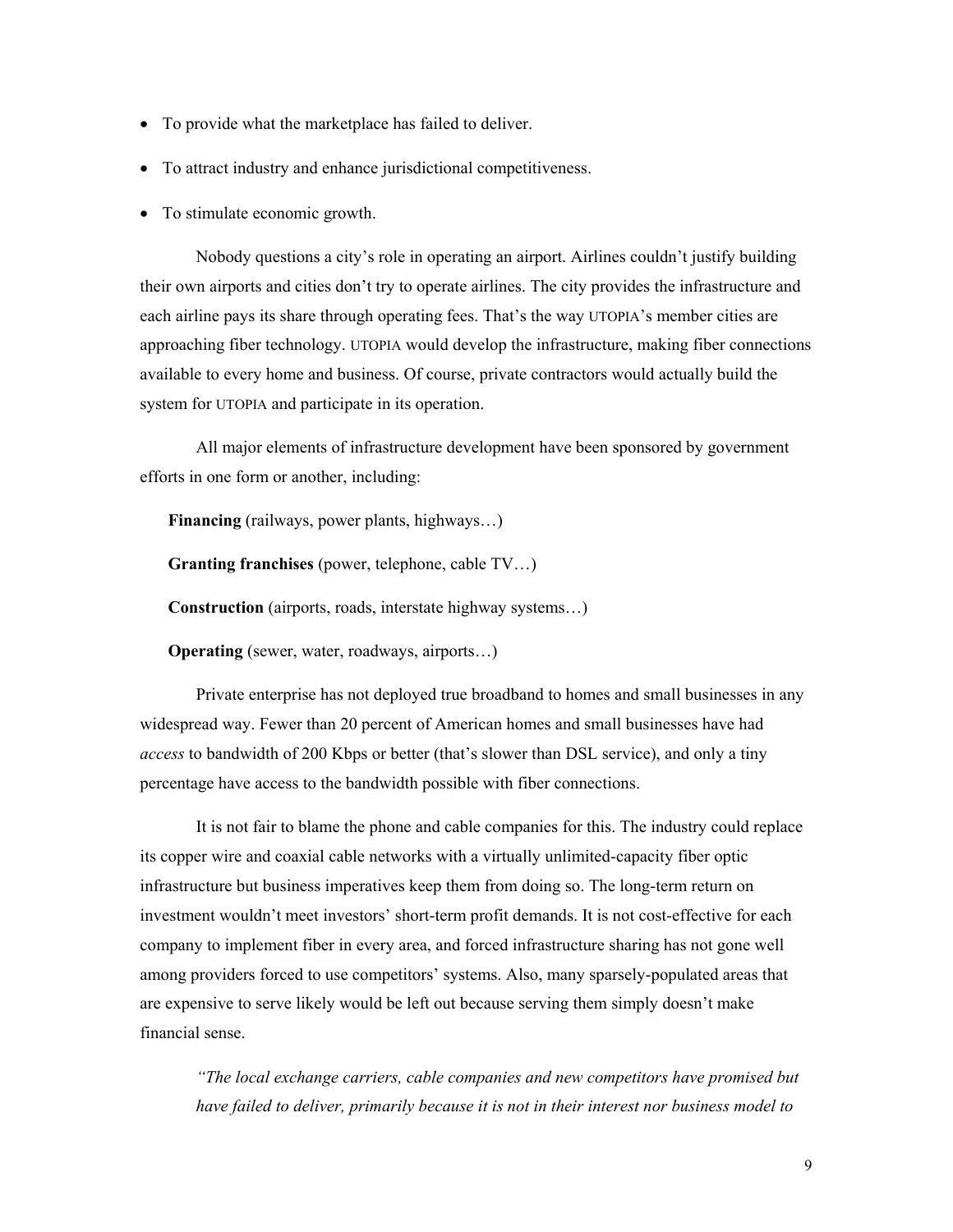*provide ubiquitous broadband services. The bottom line is that the profits are just not there…."* (Gartner Group June 24, 2002)

While advanced communications networks are important to the competitiveness of cities, providing these systems throughout the community just isn't in the business plans of cable TV, phone and Internet companies. Clearly a different business model is required, both to make the system feasible and to foster greater competition. This can lead to more choices for consumers and businesses along with the potential for lower prices.

*"Carrier-owned [telecommunications] infrastructure has had the effect of limiting or eliminating choice of carriers for customers. It is also very difficult for other providers to compete...If the optical network leads to a carrier-neutral facility, companies have more choice of carriers than ever before, fostering true competition."* (Debra Cameron, President, Cameron Consulting)

*"The MVS [Multiple Value Stream—one network, many service providers] approach...not only increases the addressable market for broadband access providers, but also spreads the risk in terms of technology penetration and achieved market share over multiple segments. The net effect will be a significant increase in the revenue side of a broadband access business case and a dilution of the risk." (Gartner Group, November 25, 2002)* 

The reason a consortium of municipalities can make the ecnomics of the network successful is that they can build the system with low-interest bonds paid back over many years. They do not face the demand of quick profits as do private companies. It's the same reason municipalities and other governments provide airports, roads and highways, sewage facilities and other basic infrastructure. An ultra-broadband fiber optics network can be viewed in the same manner of other infrastructure. UTOPIA will provide only infrastructure services (which private contractors will build). As with an airport, capacity will be leased to private providers who will offer the services directly to consumers and businesses. The agency won't compete with commercial content providers. UTOPIA operates within the provisions of the Utah Municipal Cable Television and Public Telecommunications Services Act (H.B. 149), which the Utah Legislature enacted in 2001.

 *"There [is] a wide class of municipalities for which a municipal broadband network is not only viable but is essential if the deployment of broadband is ever to be achieved."*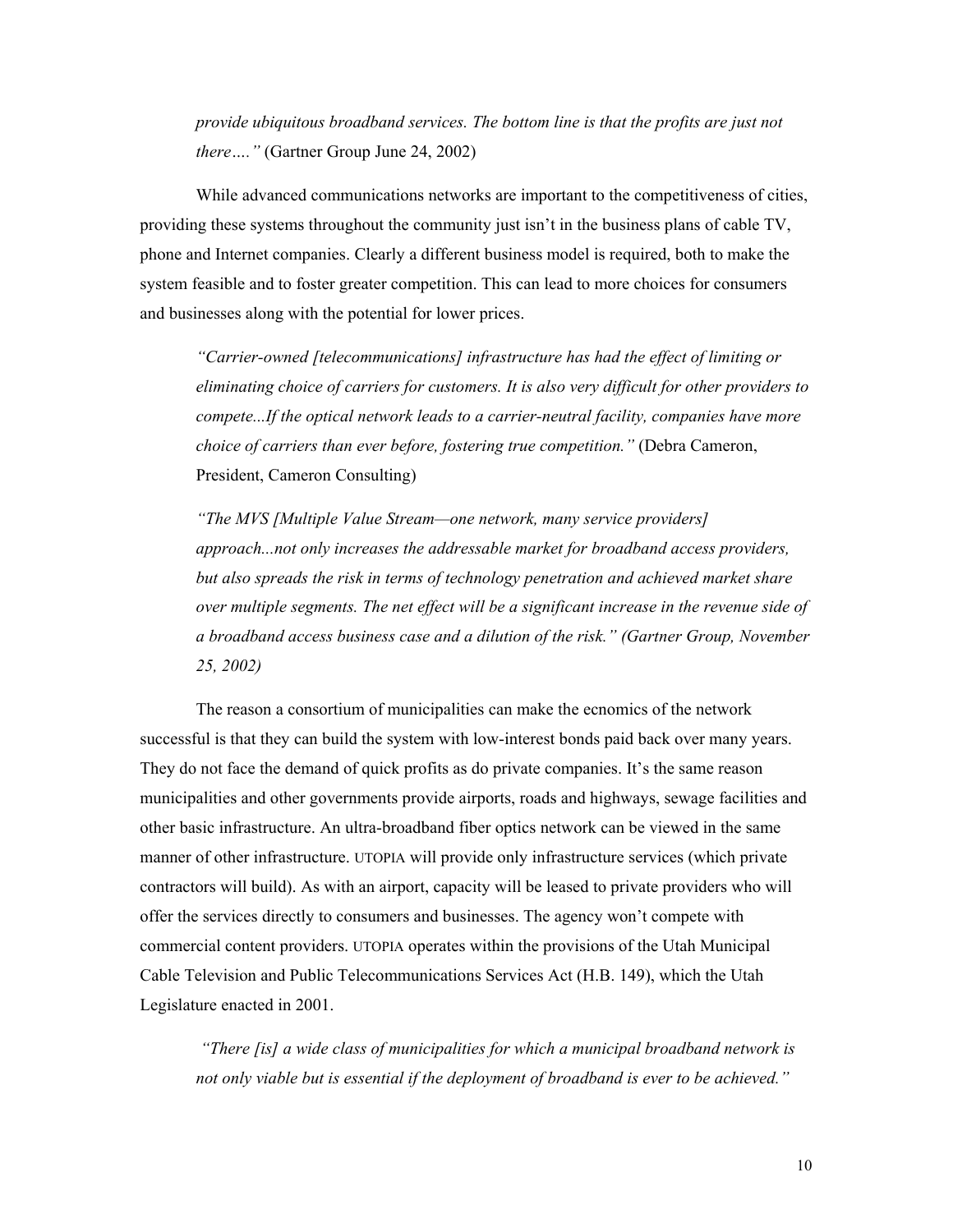*"By developing an open-access broadband infrastructure, the Town can unbundle the network and provide wholesale network access...This assures a level playing field and creates a competitive environment which in turn will likely manifest in low prices, high quality of service, and a diversity of broadband products and services to customers."* 

*"The service providers need scale and efficiency in local distribution and they cannot each deploy such distribution. A municipal network is...the very most efficient and economically viable alternative to get service providers to homes and local businesses."*  (Terrence P. McGarty, Ph.D, "Municipal Broadband Networks: A Revised Paradigm of Ownership" prepared as a working paper for the MIT Internet and Telephony consortium group by Terrence P. McGarty, Ph.D 2002)

UTOPIA will make the network open and available to many service providers. These companies will offer advanced telecommunications services directly to residents and businesses. The cities would collect fees from the service operators to repay the bonds used to build the system. No tax dollars are anticipated to be used in either building or operating the network. UTOPIA contacted current telecommunications services providers early in the process and has kept the companies apprised of developments. UTOPIA has invited them to become providers over the network.

By facilitating a fiber optic network throughout their geographic areas, UTOPIA's 18 cities can promote economic growth, support their business communities, improve residents' quality of life, and foster competition among service providers.

### Why Fiber Optics?

The value of broadband is well established. Where it's available many are finding it an important business and personal tool.

*"Broadband is an incredible enabling technology. It allows businesses that are willing to embrace Internet business solutions to transform business processes and realize significant returns on investment. It offers consumers new opportunities to work or learn more productively (at their desks or from home), publish multimedia, switch from viewers of entertainment to participants, and – most importantly – dramatically expand their communication possibilities*." ("Understanding Broadband Demand: A Review of Critical Issues," Office of Technology Policy, U.S. Department of Commerce, September 23, 2002.)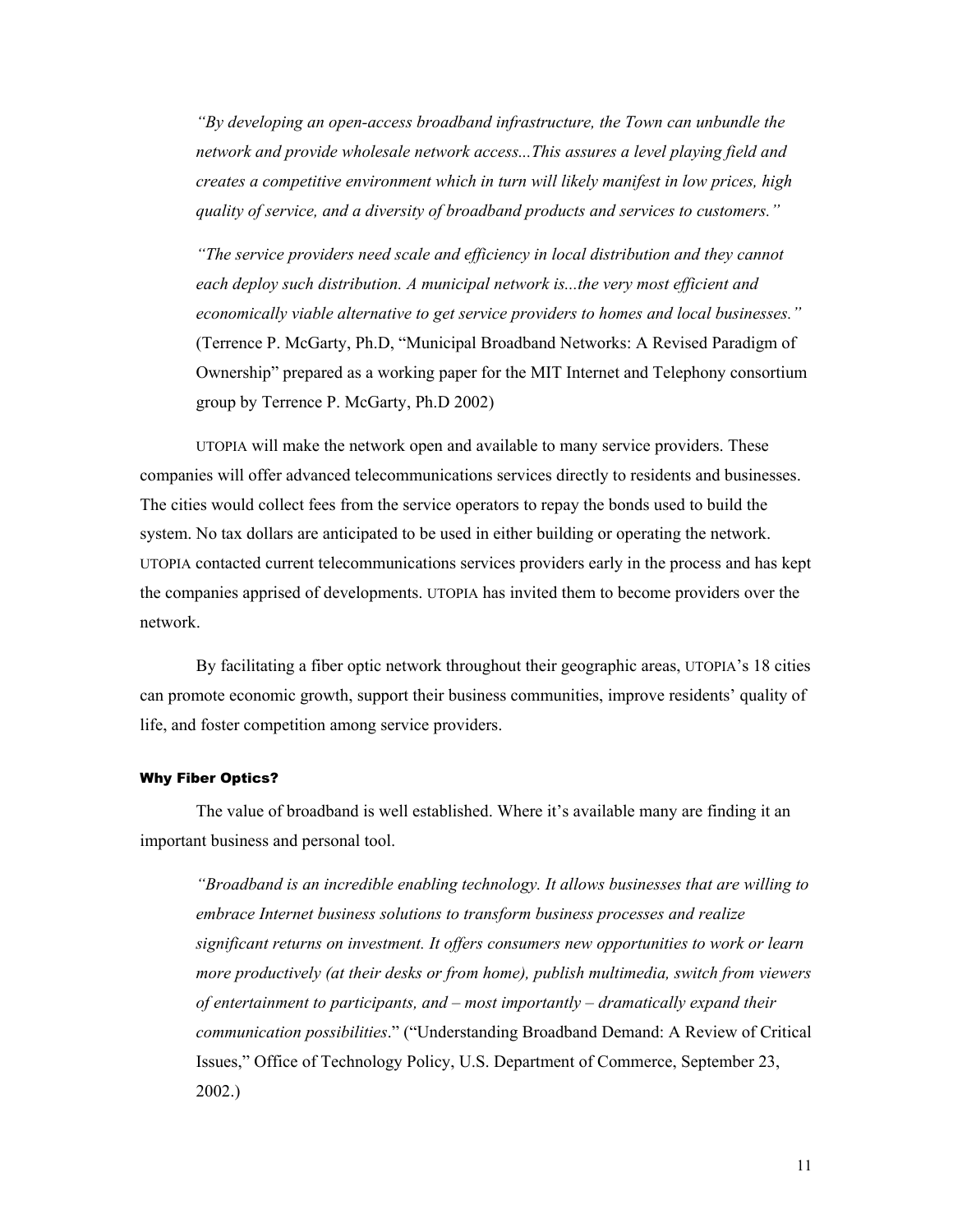Nevertheless, broadband is not available to many. And the broadband technology that *is*  available, in most cases has insufficient capacity to meet growing needs and demands. Two primary reasons for building a fiber-to-the-premises network are fiber's existing capacity and reliability, and fiber's future expandability. None of the alternative modes—DSL, cable modem, satellite or wireless—in their current and foreseeable state of development can provide the bandwidth fiber networks offer.

Minimum communication needs:

| Voice (1 line)                | 64 Kbps  |
|-------------------------------|----------|
| Data                          | 1 Mbps   |
| Video (2 TV sets)             | 10 Mbps  |
|                               | 11 Mbps  |
| Reasonable near future needs: |          |
| Voice (2 lines)               | 128 Kbps |
| Data                          | 5 Mbps   |
| Video (2 TV sets)             | 54 Mbps  |
|                               | 60 Mbps  |
|                               |          |

While fiber networks are enormously scalable using currently available technology, the other media would require major technological breakthroughs before they could provide the bandwidth fiber already offers. UTOPIA's system will utilize complementary technologies, including wireless, to handle specific needs and circumstances.

*"One of the great urban myths is that satellite or wireless technologies are equal to fiber. These technologies are complementary but not competitive to fiber...One strand of fiber has more bandwidth capability than all the satellite and wireless systems combined in Canada."* (Bill St. Arnaud, CANARIE—Canadian network research group)

The following chart shows how vast the difference can be between typical broadband (such as DSL, cable and fixed wireless) and fiber optics (comparable to Ethernet, Fast Ethernet and Gigabit Ethernet). DSL and cable Internet connections seem super fast compared to dialup services (although they are much slower sending data than receiving it). But they just can't handle large quantities of information. Fiber, on the other hand, provides speeds comparable to the office Ethernet networks: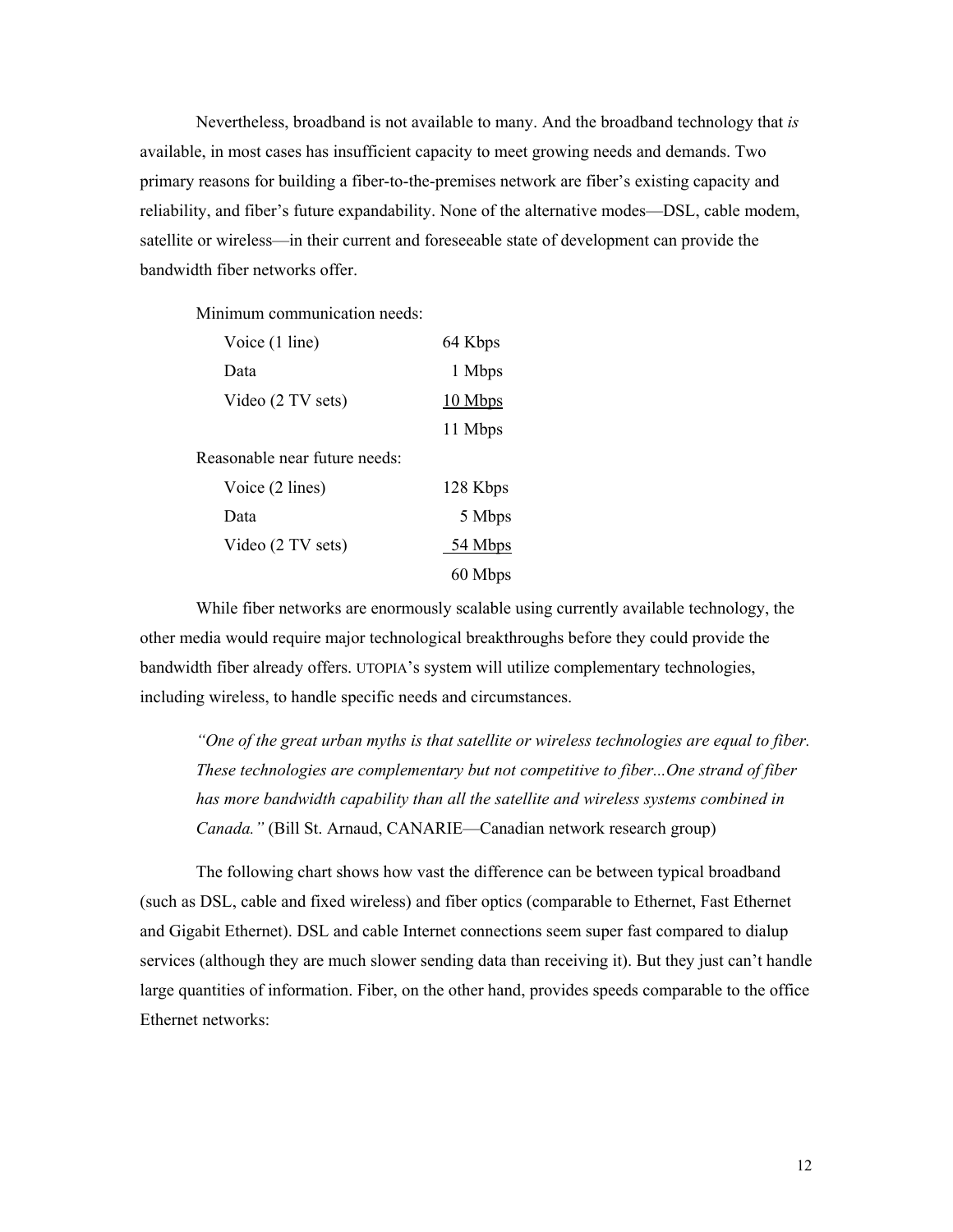

The speed of fiber optics compared to other technologies. Compared to dialup (which doesn't even show up on this chart), broadband services such as DSL and cable modem seem very fast. But fiber is in a different league and is capable of much faster speeds than shown in this chart. Actual speeds are determined by the service pacakage an individual subscriber chooses.

This has implications far beyond Internet use. As more of our information and entertainment services become digital, the infrastructure capacity must grow substantially.

*"It is important to note here that the current generation of broadband technologies (cable and DSL) may prove woefully insufficient to carry many of the advanced applications driving future demand. Today's broadband will be tomorrow's traffic jam, and the need for speed will persist as new applications and services gobble up existing bandwidth."* ("Understanding Broadband Demand: A Review of Critical Issues," Office of Technology Policy, U.S. Department of Commerce, September 23, 2002.)

Total Internet traffic in the United States (the Internet "backbone") is doubling every 15 to 18 months. Without fiber, the nation's communications would have collapsed in the 1980s. It's only a matter of time until local traffic hits the same bottleneck. Fiber optics is the only known technology that will be able to meet the projected demands.

There is no evidence to suggest that any technology will surpass fiber optics within the life of the bonds. UTOPIA has reached this conclusion after examining the needs of the network, the capacities of existing products as well as products under development, the economics of the existing and projected projects, and the laws of physics and theoretical capacities. Fiber absolutely is state of the art and will remain so for the life of the bonds.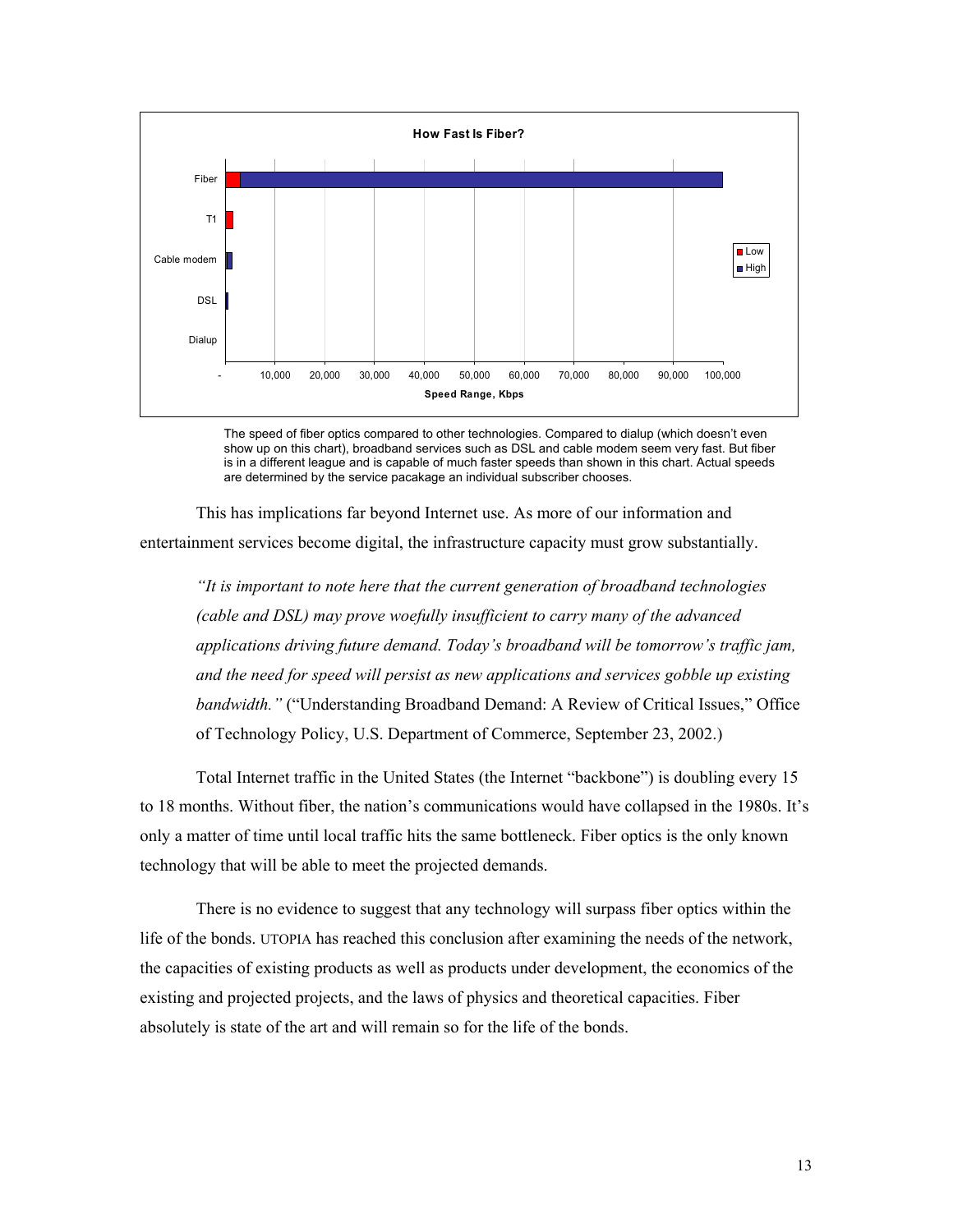#### **Feasiblility**

UTOPIA's feasibility has been thoroughly studied by independent consultants. The most important finding is that the project's 10-year cash flow is positive, without tax money. It is 84.7 percent probable that revenue will cover operations and debt service in the critical year seven.

Since private providers will be offering all services over UTOPIA's network, it was important to ensure that the project was practical under their requirements. National service providers need more than 26,000 homes *connected* to the network to operate profitably. The total population of UTOPIA's 18 cities is 723,933, with 248,791 households and 34,580 businesses. So approximately 10.5 percent of the homes would need to connect in order to satisfy a provider. A public survey conducted by SRI reported that 76 percent of residents would switch to the new service even without a price savings, and 71 percent of residents support a public-private fiber optics network. Several providers have shown significant interest. UTOPIA has negotiated with several and is in serious discussions with a premier provider of national significance.

UTOPIA has projected a minimum *take rate* of 40 percent after two years based on the SRI survey. This is consisten with national benchmarks. ("Take rate" is the percentage of homes and businesses passed by the system that subscribe.) UTOPIA's projections are conservative compared to actual results for other municipal networks:



### **Provo's and Spanish Fork's take rates are far above UTOPIA's projections**

*Source:* Provo City, SRI Survey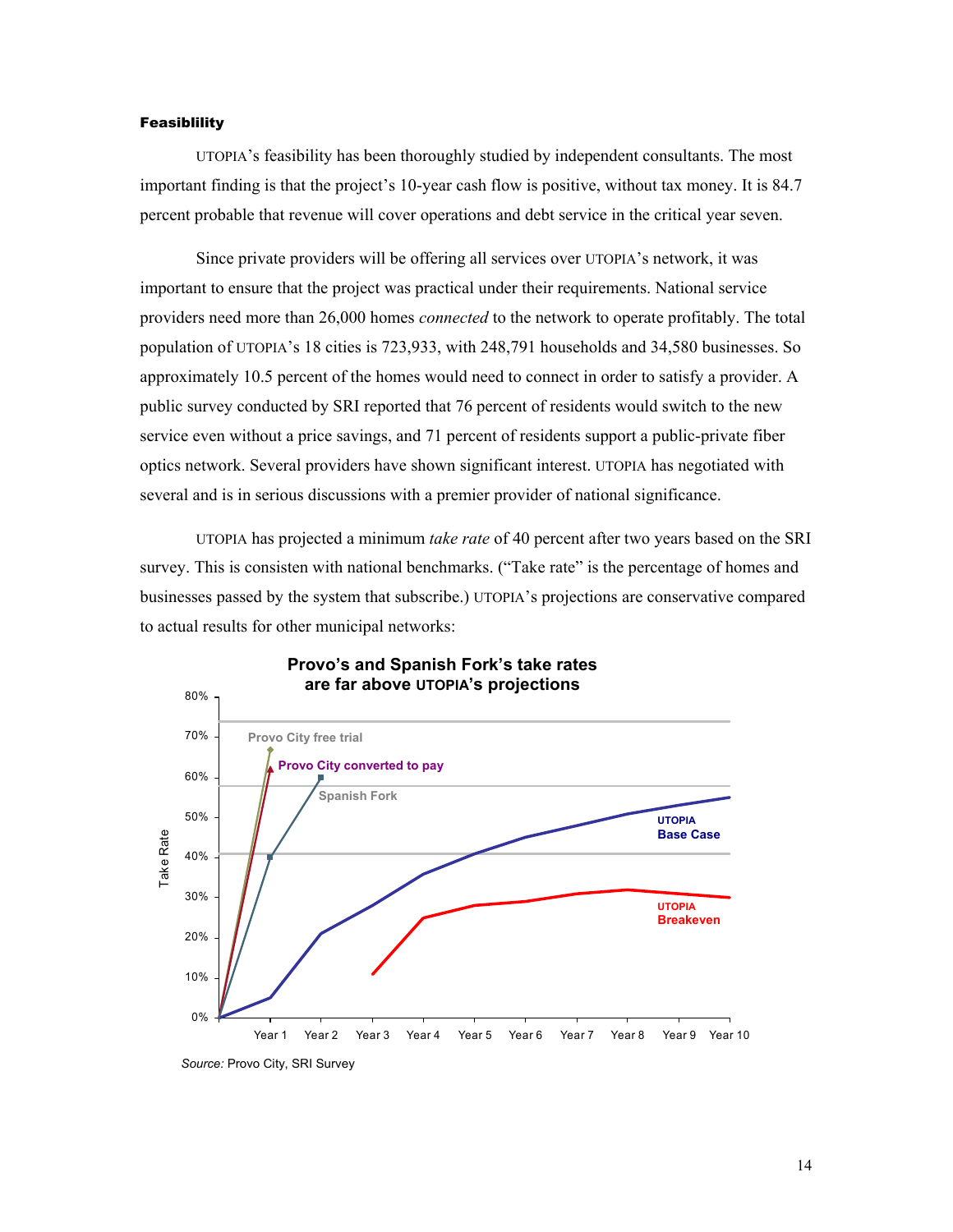The chart above shows the results for two small systems in Utah. Provo City has implemented a fiber network in a test area involving approximately 300 homes. The chart shows the percentage of residents in the study area who subscribed during a free trial period and who continued to subscribe after they were required to pay. Spanish Fork's system is not fiber but it is a municipal broadband network. UTOPIA's projections are far below those two cities' actual experience, and its breakeven point is 31 percent to 61 percent below its base case.

The next chart shows the take rates for other municipal systems, some of which are fiber. The preponderance of results are far more positive than UTOPIA is projecting.



*Source:* Dean & Company, SRI Survey

The project also is feasible from a construction standpoint. UTOPIA will use private contractors to build the system, most of which have already been selected through a competitive process. Of course, the contracts are subject to the project receiving funding. The cost per household passed by the fiber system is approximately \$1,200, which is consistent with national benchmarks. This fits well within the financial model.

UTOPIA's business case is sound. It has been subjected to rigorous scrutiny, including a market survey, technology validation, potential service provider review, and vendor and contractor evaluation. The agency has used conservative financial assumptions and has relied on a base case that includes only existing services (voice, video and data). The risks in the early stage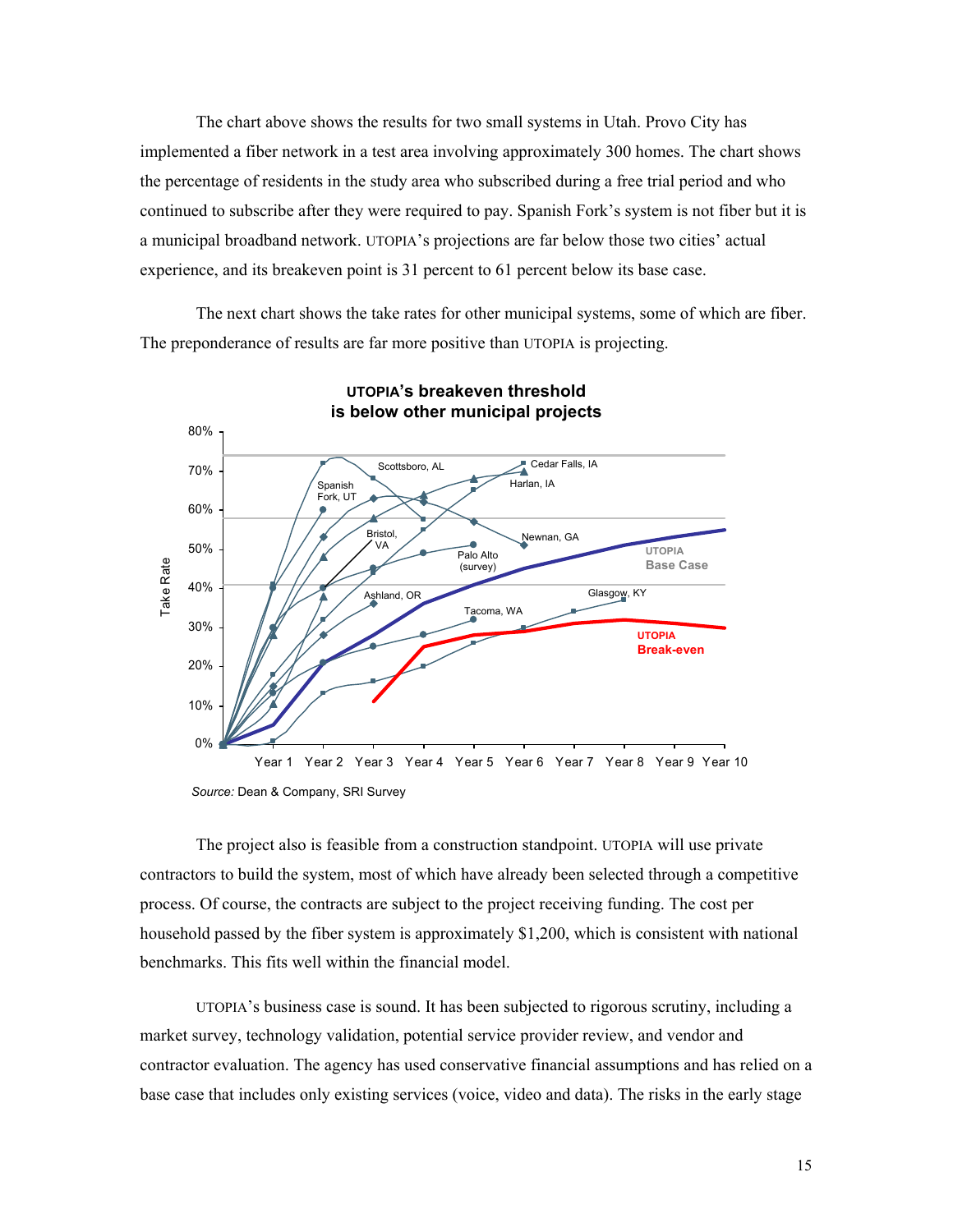(years 1 through 3) are take rates, service provider performance, competitive response and unforeseen costs. In later years the risks would be technological obsolescence and catastrophic economic collapse. UTOPIA is confident its conservative business model and projections overwhelmingly mitigate these risks.

#### Private Provider

As indicated, UTOPIA has been successful in attracting the interest of strong, capable service providers that are considering offering services to residents and businesses over the network. The qualities UTOPIA has sought in an initial provider include:

- Financially strong with a proven, successful record
- Experienced track record with consumer and business services
- Capable of delivering competitive services including voice, video and data services
- Measurable high rate of customer satisfaction
- Shares the vision for UTOPIA's network and business model
	- o Committed to offering services that take advantage of the bandwidth capacity
	- o Committed to competing with other providers on an open, wholesale network UTOPIA is in serious discussions with a service provide that meets all of these

requirements. Because negotiations are ongoing, the participant cannot yet be disclosed.

#### Funding

The project will be funded by the sale of bonds. The proceeds from the bond sales will be used to pay for the construction of the network, which will take fiber-optic cable "the last mile" to the boundary of every property in each member city. When a property owner or tenant subscribes to one or more of the services provided by private sector service providers over the network, fiber will be brought from the boundary into the house or office.

UTOPIA will collect a wholesale fee from the service provider based on the type of services the customer takes. These proceeds will be used to pay off the bonds.

UTOPIA is negotiating with a bond insurance company. The bond insurer will cover part of the obligation to bond holders in the unlikely event the project's revenues are insufficient to service the debt. Bond insurance helps give the bonds 'investment-grade' status, making them significantly more attractive to private-sector investors. Highly rated municipal bonds are highly sought after on Wall Street because of their safety.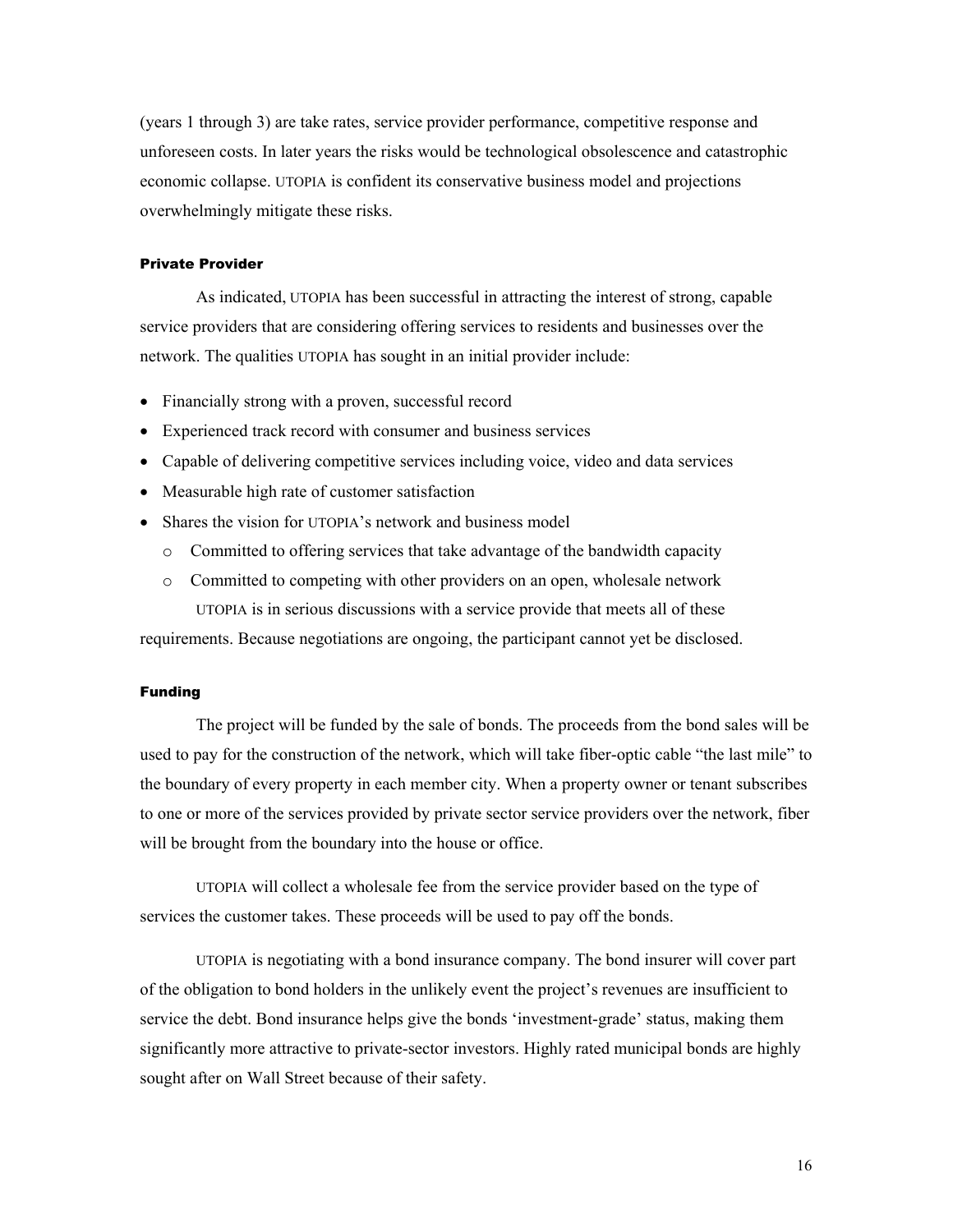One priority has been to obtain favorable interest rates on the bonds used to finance the project. UTOPIA member cities had the choice of paying higher interest rates on the bonds, or achieving substantial savings in bonding costs by agreeing to back a portion of the bonds to satisfy the bond insurers. The UTOPIA board decided to recommend that their cities back a portion of the bonds. The agency will be discussing this with with the mayor and city council of each member city, who will hold a public hearing and then decide whether to back their city's portion of the bonds.

The cities' pledge would require funding only if the actual system revenues did not cover operational and debt service obligations. In such a case the cities would cover their proportional share of annual debt service in each year that the need existed. The likelihood of this happening is small. There is a greater likelihood that the cities would be able to share positive earnings to help cover some of their other infrastructure needs.

The 18 fiscally conservative city governments will be playing a positive role in meeting the long-term interests of their constituents and their local economies. This public-private approach to funding, building and operating the fiber network will benefit:

- UTOPIA's member cities
- Their current citizens and business community
- The new business opportunities generated by the network
- Utah employees of the expanded and new businesses
- The contractors who will build, help operate, and provide services over the network
- Utah residents who will fill the jobs provided by these contractors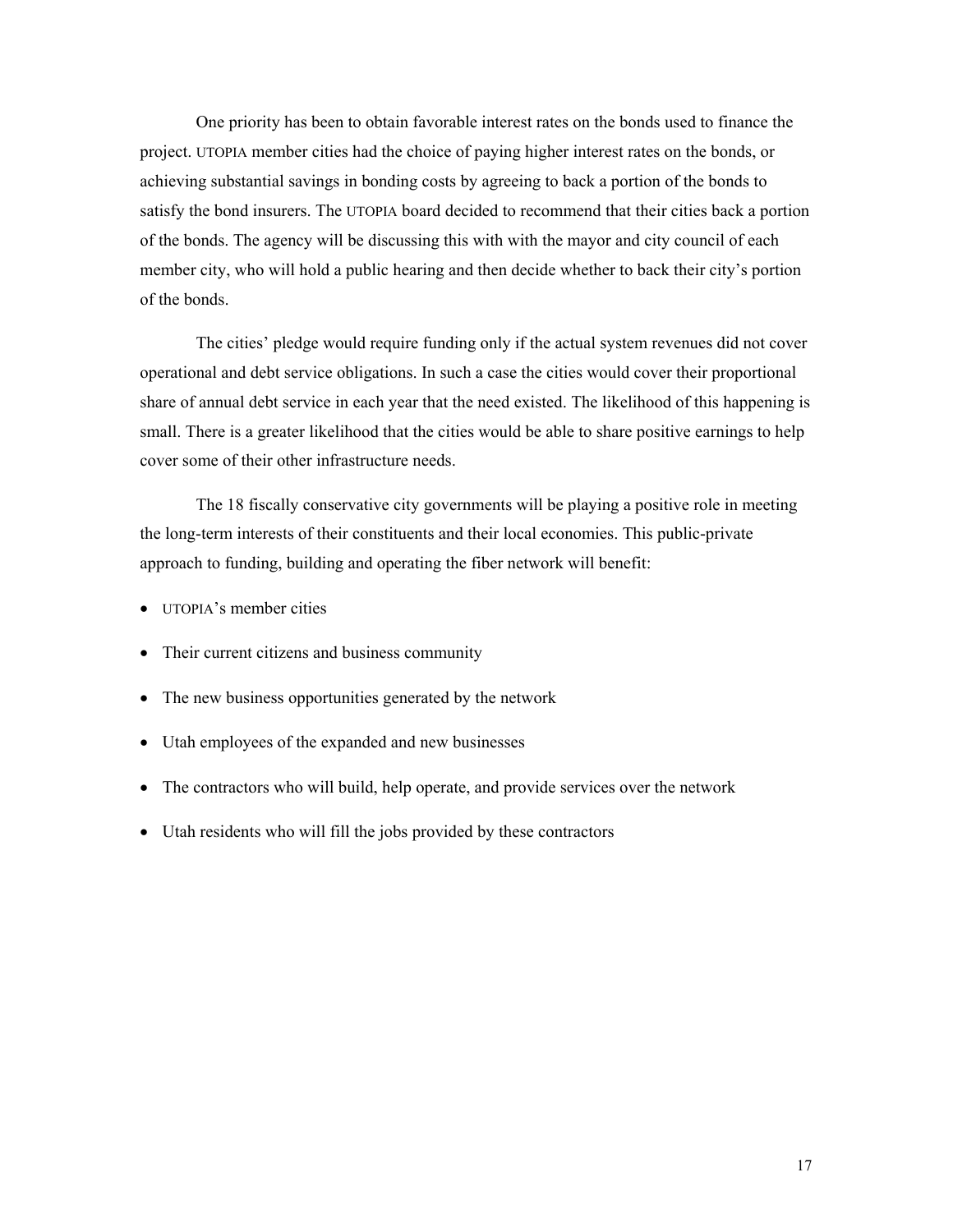#### Appendix

#### What the Experts Say

*In terms of global competitiveness, the U.S. ranks 11th in deployment of broadband.* 

*"The metro area is basically strangled because of lack of infrastructure. There are a lot of customers that are being left in the dust because there's no access to higher broadband."* (Marian Stansey, Yankee Group)

*"One of the great urban myths is that satellite or wireless technologies are equal to fiber. These technologies are complementary but not competitive to fiber…One strand of fiber has more bandwidth capability than all of the satellite and wireless systems combined in Canada."* (Bill St. Arnaud, CANARIE, Canadian network research group)

 *"Carrier-owned [telecommunications] infrastructure has had the effect of limiting or eliminating choice of carriers for customers. It is also very difficult for other providers to compete…If the optical network leads to a carrier-neutral facility, companies have more choice of carriers than ever before, fostering true competition."* (Debra Cameron, President Cameron Consulting)

*"The local exchange carriers, cable companies and new competitors have promised but have failed to deliver, primarily because it is not in their interest nor business model to provide ubiquitous broadband services. The bottom line is that the profits are just not there…"* (Gartner Group, June 24, 2002)

*"It is important to note here that the current generation of broadband technologies (cable and DSL) may prove woefully insufficient to carry many of the advanced applications driving future demand. Today's broadband will be tomorrow's traffic jam, and the need for speed will persist as new applications and services gobble up existing bandwidth."* ("Understanding Broadband Demand, A Review of Critical –"Issues" Office of Technology Policy, U.S. Dept of Commerce, Sept. 23, 2002)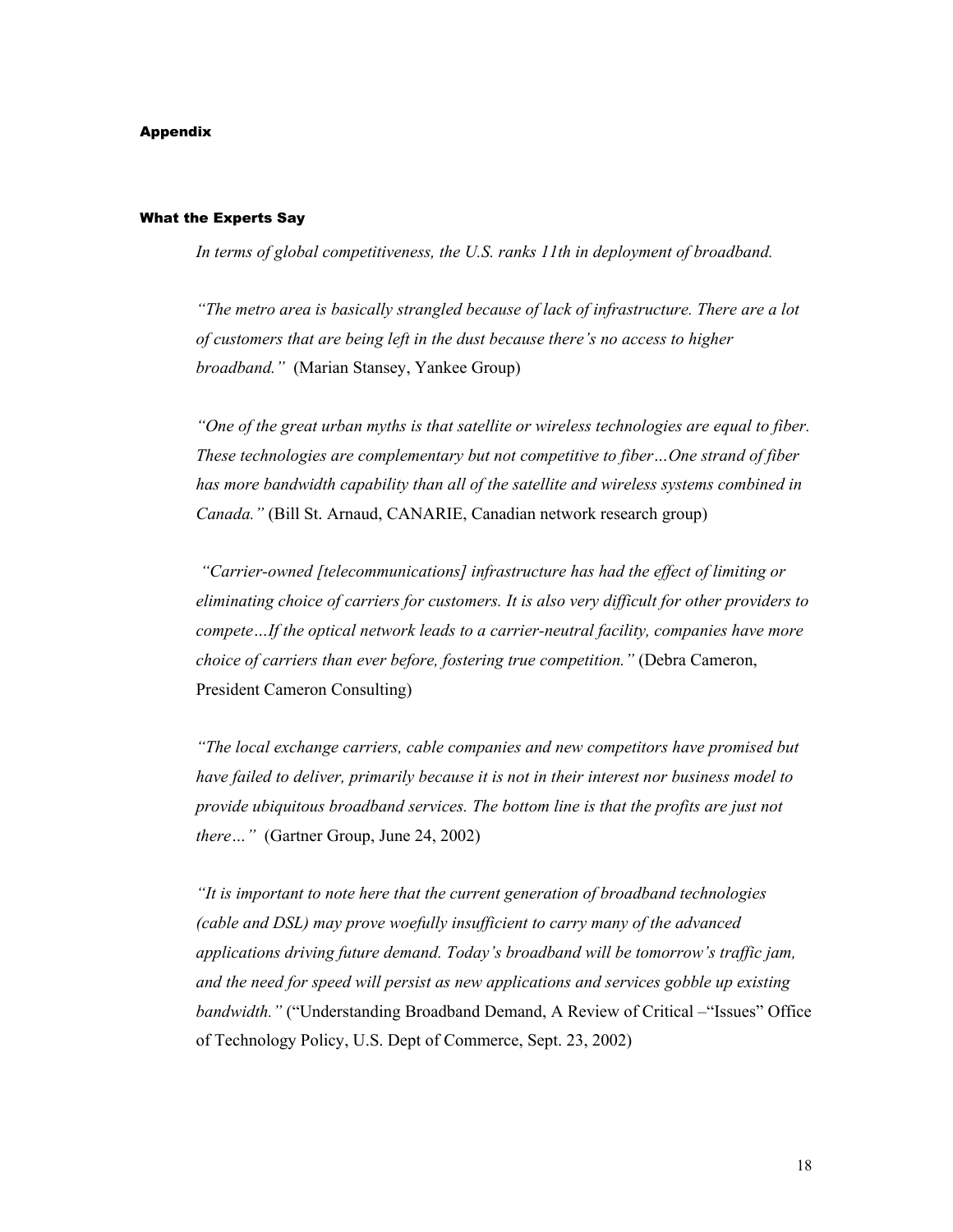*"There are a wide class of municipalities for which a municipal broadband network is not only viable but is essential if the deployment of broadband is ever to be achieved."* 

*"By developing an open-access broadband infrastructure, the Town can unbundle the network and provide wholesale network access . . . This assures a level playing field and creates a competitive environment which in turn will likely manifest in low prices, high quality of service, and a diversity of broadband products and services to customers."* 

*"The service providers need scale and efficiency in local distribution and they cannot each deploy such distribution. A municipal network is . . . the very most efficient and economically viable alternative to get service providers to homes and local businesses."*  ("Municipal Broadband Networks: A Revised Paradigm of Ownership", prepared as a working paper for the MIT Internet and Telephony consortium group by Terrence P. McGarty, Ph.D 2002)

*"The MVS [Multiple Value Stream—one network, many service providers] approach…not only increases the addressable market for broadband access providers, but also spreads the risk in terms of technology penetration and achieved market share over multiple segments. The net effect will be a significant increase in the revenue side of a broadband access business case and a dilution of the risk."* (Gartner Group, November 25, 2002)

*"The last-mile optical bottleneck—especially in America's cities—is a major obstacle in reaping the benefits of [the] era, which is rich in information and communications. It will take creative solutions, massive investment and sound decisions by business and government leaders to open up that bottleneck."* 

*"If we're going to have an Internet economy, we're not going to do it through DSL lines."* (John Mazur, Gartner Analyst)

### UTOPIA Organization and Procedures

UTOPIA is an interlocal government agency formed in 2002 under Utah law. Each UTOPIA member city is represented on the agency's board of directors. UTOPIA, as a governmental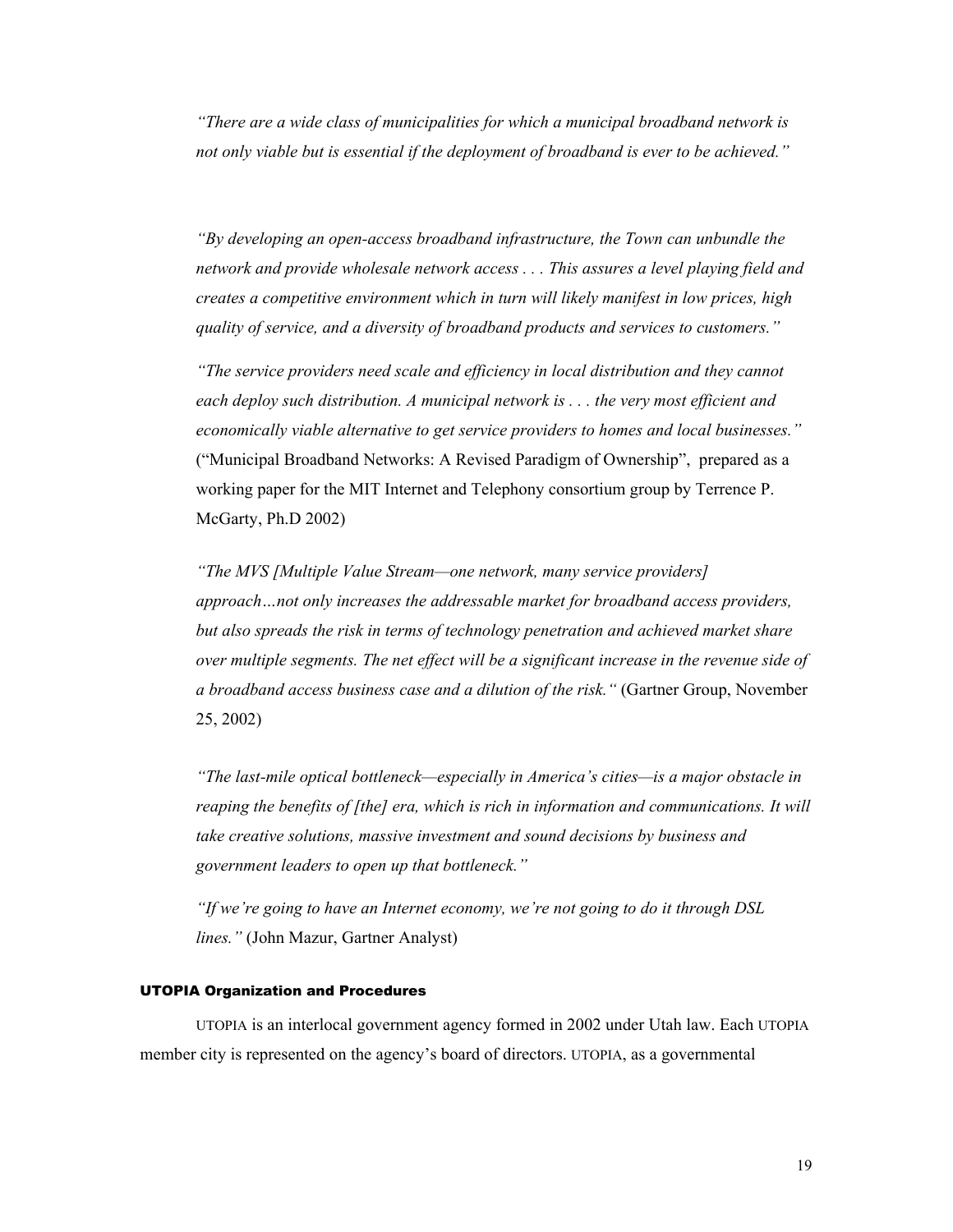agency, abides by open meetings laws and other applicable laws governing decision-making. City Council actions regarding UTOPIA are made in regular council public meetings.

The project will be funded by the sale of bonds. The proceeds from the bond sales will be used to pay for the construction of the network, which will take fiber-optic cable "the last mile" to the boundary of every property in each member city. Once the property owner or tenant subscribes to one or more of the services provided by private sector service providers over the network, fiber will be brought from the boundary into the house or office.

UTOPIA will collect a wholesale fee from the service provider based on the type of services the customer takes. These proceeds will be used to pay off the bonds.

Under contract with UTOPIA, private contractors will build the network and install it in each home or business that chooses to subscribe. Development will create jobs for hundreds of Utahns over the three- to five-year build-out period.

#### Feasibility Testing

Before cities are asked to formally support bonding for the project, its feasiblity will have been reviewed on several levels:

- UTOPIA's consultant **DynamicCity** conducted a thorough feasibility study. DynamicCity has been a key player in the agency's efforts from the beginning.
- UTOPIA brought in **Dean & Company**, a respected strategy consultant from Vienna, Virginia. This company has both technology and financial expertise and focuses on large corporations (typically Fortune 500) and small, but high potential, businesses. They reviewed the work of DynamicCity and independently confirmed the project's feasibility.
- Key to UTOPIA's success is signing on with an **initial service provider**, which will provide services and content to residents and businesses over the fiber network. This primary service provider must be of national prominence to satisfy potential investors that the project is real. Potential providers, in turn, have scrutinized UTOPIA's financial and technical feasibility before beginning negotiations. UTOPIA is finalizing negotiations with a very prominent and respected provider, which is satisfied the project is economically viable.
- UTOPIA has awarded **contracts** (subject to financing) for the major work of developing the fiber network within the 18 member cities. These major contractors do business nationally and internationally. Before submitting proposals they assured themselves of the project's viability.